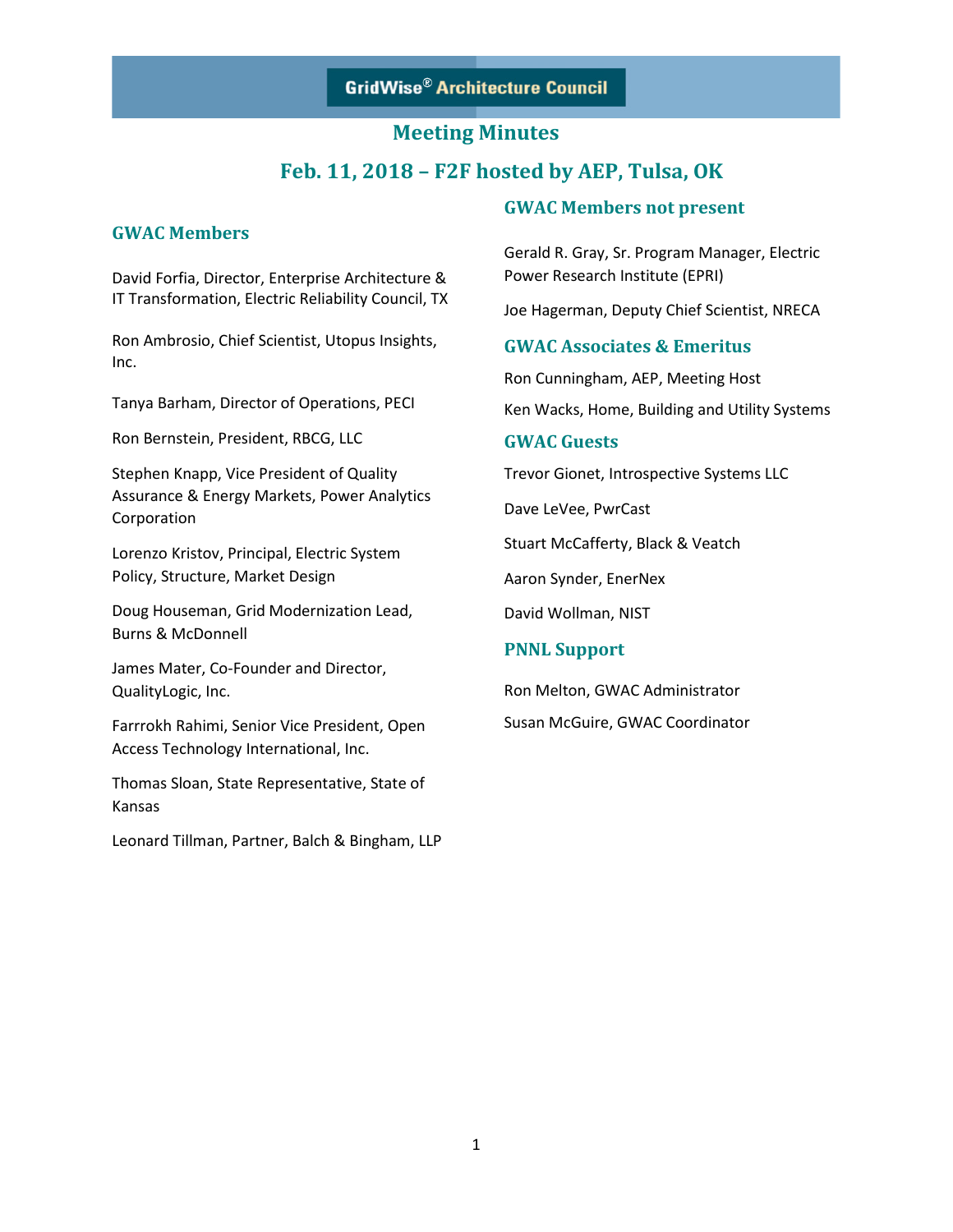# **Feb. 11, 2018 – F2F hosted by AEP, Tulsa, OK**

Ron Melton reviewed the agenda for the meeting.

Ron reviewed the details of the next TESC 19 meeting. Farrokh and Ron will break out of the Face to Face meeting for this call later today. Roseanne Jones of IEEE will be on the call.

### **GWAC administrative business**

The meeting minutes from January have been distributed to the GWAC for review. Farrokh Rahimi sent in some comments and these have been incorporated to the master copy.

Leonard Tillman made a motion to approve the January GWAC online meeting minutes; Ron Bernstein seconded the motion to approve the minutes.

With no additional discussion, David Forfia asked if there were any objections and hearing none, asked for a vote. He announced the minutes were approved at 8:55am Central Time.

### **Review Action Items**

Ron Melton still needs to talk with Jeff Katz about the white paper, that hasn't happened yet.

Ron Melton continued with the review of action items from the previous meeting.

Ken Wacks asked Ron to update the letter that Mark Knight had written regarding the TE Interoperability a couple years ago to serve as the transmittal for the TE Roadmap paper which is to be submitted for consideration to the IEC/ISO as an international paper. Ken is willing to then take it to the US meeting on March 5. Ken had emailed Mark's letter to Ron Melton to be edited to reflect that Ron is now the acting GWAC administrator.

### **Action Ron: To rewrite the letter about the TE Roadmap and send it to Ken Wacks**

Ron Melton, Farrokh Rahimi and Dave Wollman will be at the ISGT meeting next week. Farrokh noted that there will be a Transactive Energy Blockchain panel on Monday and a tutorial on Sunday. On Wed. there is a resilience workshop and then a GWAC panel in the afternoon. Mark Knight will present on buildings as a resilience hub.

Ron reviewed the additional GWAC related meetings and noted to add the SEPA Grid Evolution meeting.

Ron reviewed the Grid 3.0 effort and provided some background. He would like to see GWAC continue to revive and support this effort.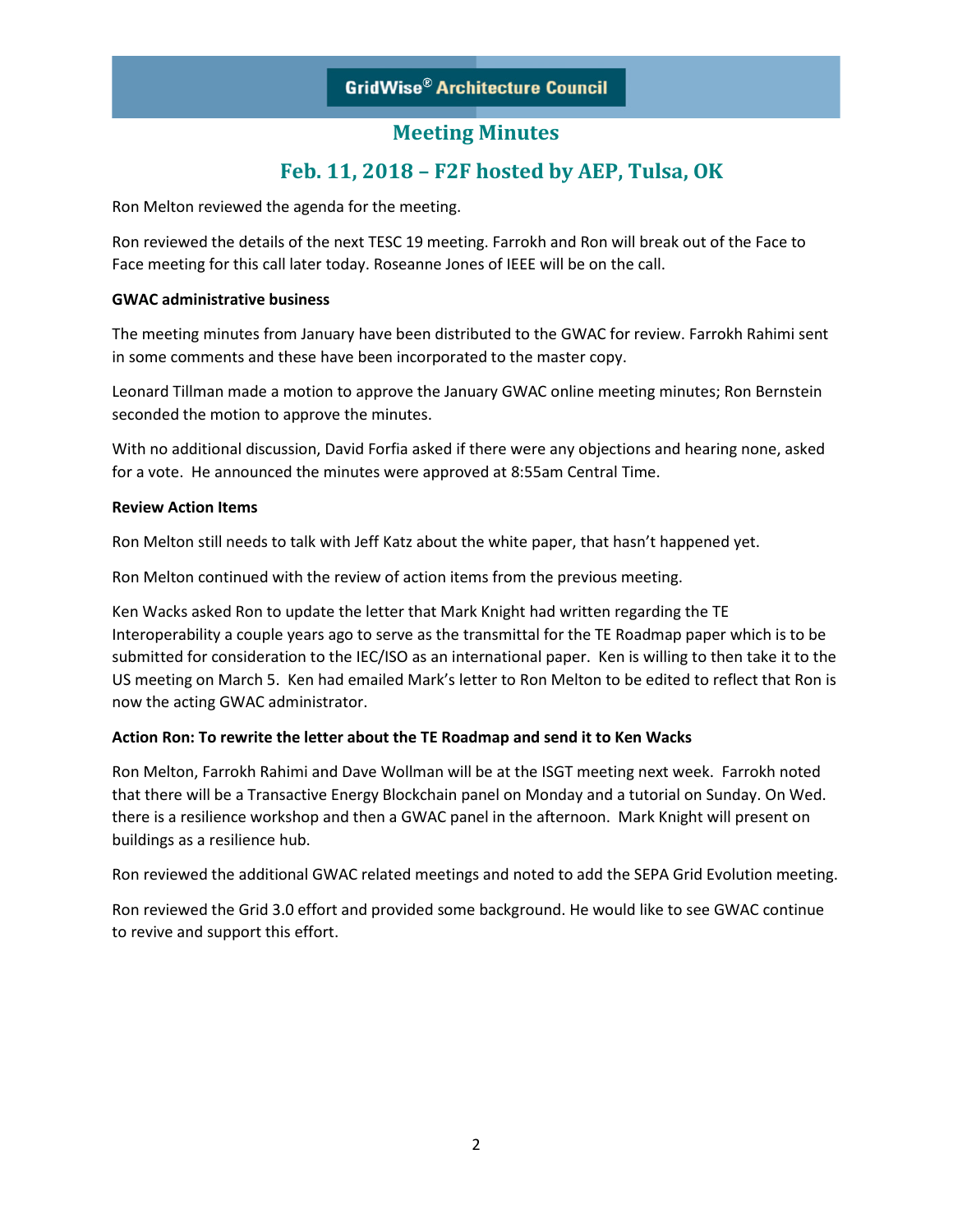## **Feb. 11, 2018 – F2F hosted by AEP, Tulsa, OK**

### Grid 3.0 Reminder / Refresh

- Grid 3.0 is an informal collaboration
- Grew out of discussions in 2014 / 2015 about refreshing SGIP technical agenda
- NIST hosted 2 day workshop in March 2015 - Panel sessions followed by breakouts to identify
- desired grid future states
- Future states chosen for further efforts: Interoperability, architecture, communications
- One or more meetings held for each

Ron Melton made the comment that the Grid 3.0 is a not a formal group and they meet as a subset of other meetings. He noted that Don VonDollen and Eric Guenther began the meetings in 2014 as a what's next for SGIP. Some one day workshops were held which began the effort. The focus was to determine the desired future grid states.

Grid 3.0 past minutes were reviewed.



Some early meetings had had high attendance, around 200 people. At the time Smart Grid was still a controversial term. NETL was involved with it also.

Trevor Gionet posted a link to a paper on this: Smart grid initiative PowerPoint. Link to "Laying the Groundwork: Smart Grid Basics a[t http://www.ncsl.org/print/energy/Bane4-24-08.pdf](http://www.ncsl.org/print/energy/Bane4-24-08.pdf)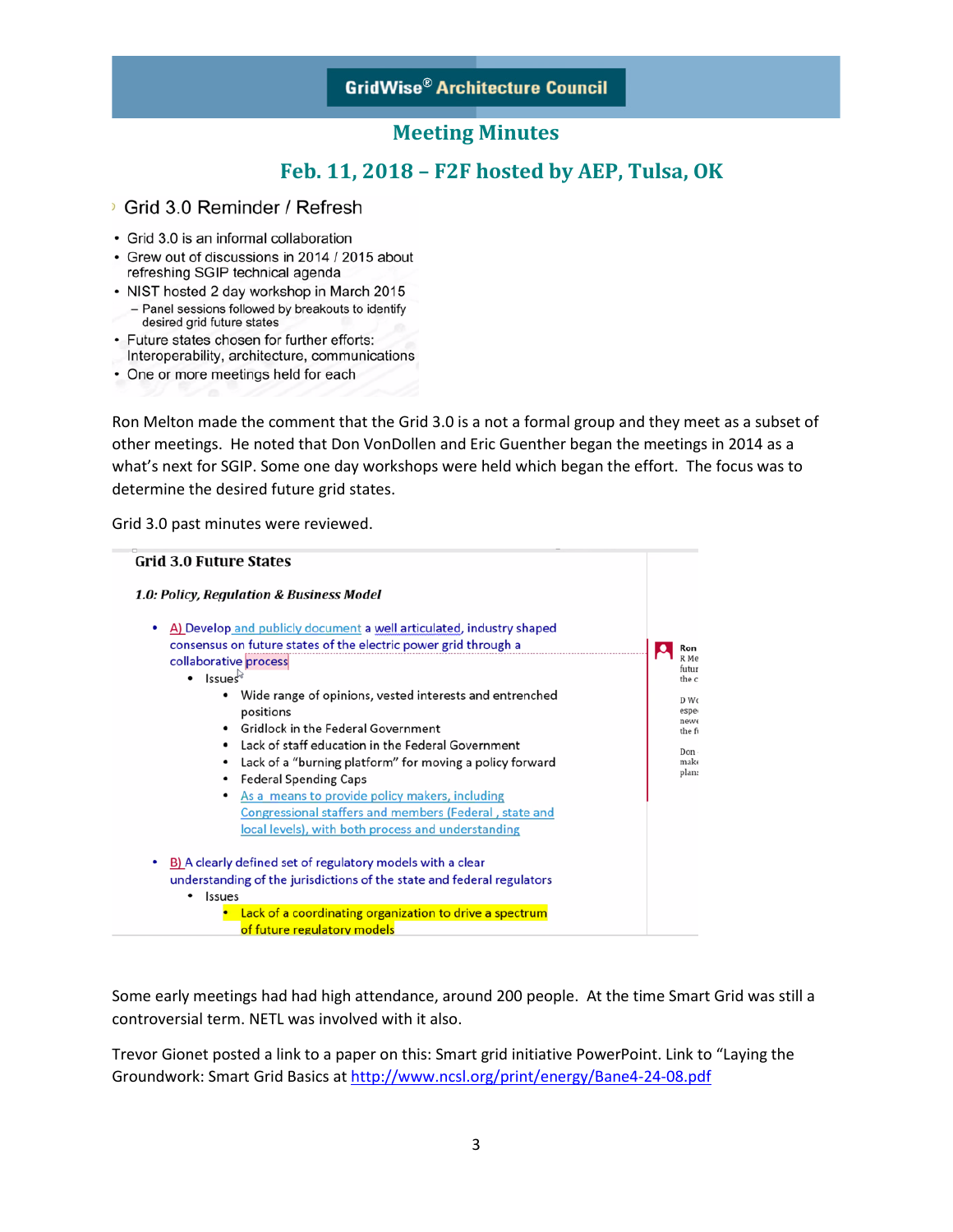## **Feb. 11, 2018 – F2F hosted by AEP, Tulsa, OK**

Looking at future states in the early meetings, topics such as architectures and operability, were among the technical focus. They looked at what type of capabilities and awareness would be needed.

Ron Melton noted that now that SGIP is gone and it's not certain if SEPA will continue this effort. Doug Houseman noted that he and David Wollman had tried to line up groups that are active in the topical areas and could lead the effort.

Ron Melton thought that the GWAC members could make a strong contribution to a renewed Grid 3.0 effort. He added it to the agenda to get everyone up to date on the current Grid 3.0 direction. He said that GWAC could lead this effort but noted that at this time Grid 3.0 is an informal coordination and collaboration with people from various organizations. There is a larger set of interested people and also a leadership group that meets every other week. There are two Grid 3.0 email lists; the leadership group is about 20 people, and then then the larger group. Aaron Synder mentioned that Eric Guenther had organized a Grid 3.0 meeting in 2016 shortly before he passed away. Don Von Dollen championed it after that and more recently Ron Melton has taken it back up.

James Mater asked who is driving the effort and putting up funds. Ron said that PNNL has supported the last meeting as a subset of a GWAC meeting, and he had support for the GWAC efforts from Chris Irwin, DOE. He said that it is an opportunity to shape future direction and to have GWAC associated with it.

Ron asked David Wollman how NIST views Grid 3.0. Dave said in the beginning a path was needed for driving momentum and it was found to be a useful communications channel and a chance to check in with peers. If a driver emerged and a sponsor that would be acceptable to NIST.

Ron said that he couldn't really answer James question to say if it was a sustainable effort. James said he would like to find the next interesting opportunity on behalf of his company. He would look at it in terms of what needs to be developed in the next 5 years, and how to fill in the interoperability in terms of standards and regulations. Ron Melton noted that DOE, NIST and EPRI all have efforts to support forward thinking and likewise does FERC, BPA, Edison, AEP, ERCOT, and Utopus.

Topically there are some specific areas such as Interoperability that still need attention. Stephen Knapp agreed with Ron Melton and had asked if the DER penetration landscape has changed, are we looking at lessons learned and inclusion of the new regulatory landscape? Ron Melton said he thought we should shake the dust off past efforts and account for things like faster than expected penetration growth. Stephen asked how to interpret reliability and potential end user outcome from a cost perspective – those answers would be his focus.

Lorenzo said he would add; how do we flip from viewing DER as users of the system to being resources that can provide Grid services? He said this has been important in Europe. Dealing with transmission, distribution, and who manages these, as well as control paradigms, and services provided (ie: voltage control) would be relevant topics. He said also to think of things that become DER revenue streams. Stephen and Ron Melton agreed with Lorenzo. Ron Melton said some of these issues are addressed by DOE in its current GMLC projects. Lorenzo added DER, and customers behind the meter. Stephen is working on penetration behind the meter and the unrecognized loads and resources that utilities don't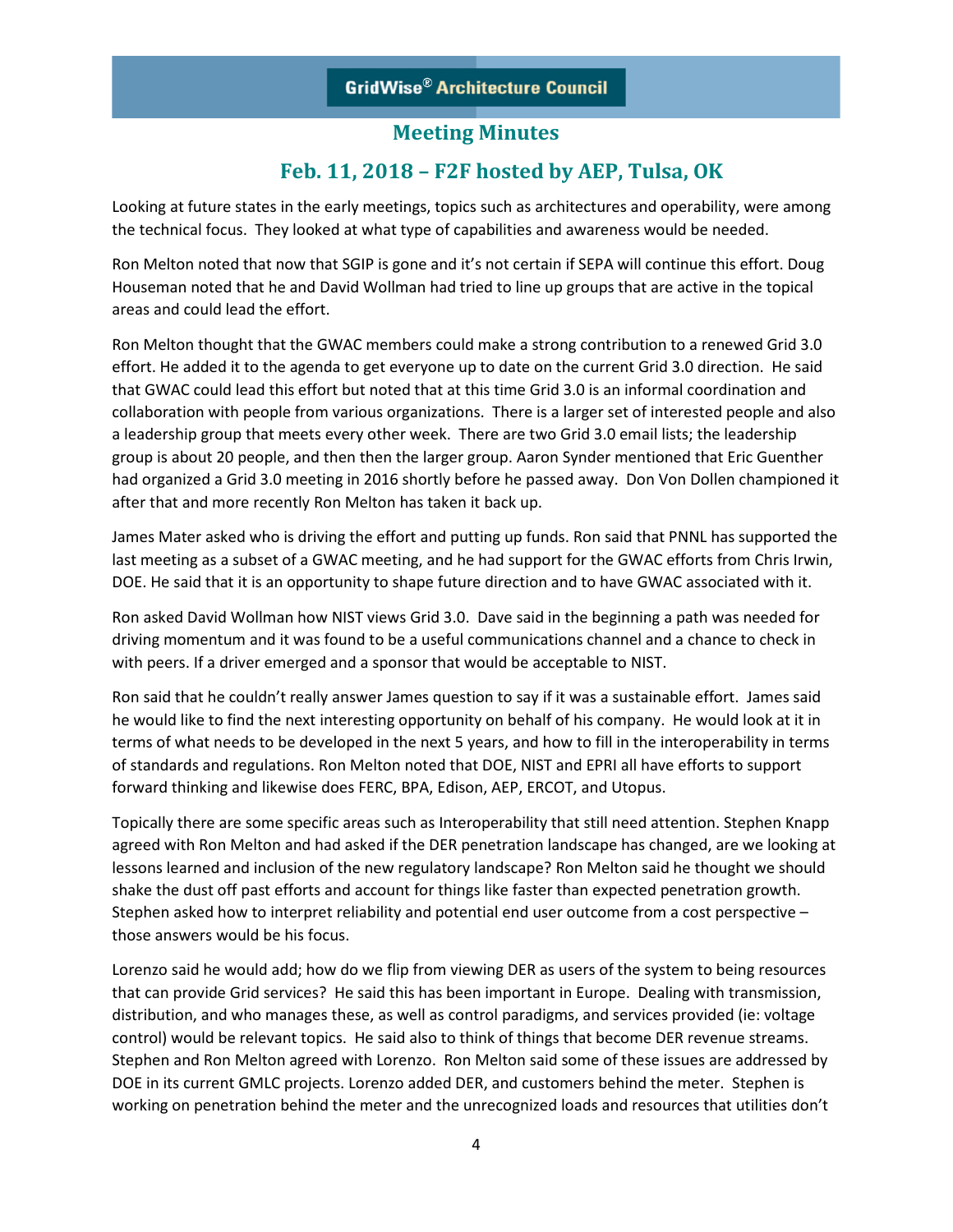## **Feb. 11, 2018 – F2F hosted by AEP, Tulsa, OK**

have a handle on. Stephen also asked about the new settlement dynamics that utilities and regulators have to start looking at. Stephen noted that Incentive Contracts are an issue as well.

Stephen also said that one of the biggest issues with Grid 3.0 are finding what issues should be interoperability standards. He noted that one might say "anti-interop" – barriers to entry for a small company. He noted it would be good to clarify interoperability.

Ron Melton said the gaps are where involved organizations can step in and find their action from the discussions. DOE has been undertaking grid arch projects – higher resilience work. Stephen said with those who are interested- we should look at the intersection of the groups and where is the commonality to help to find the answers.

Ron Melton said that looking at different directions – not just the popular trend is how to find the future state.

Ron Cunningham said that for AEP, they look where to put their limited dollars because as a utility they want to use their leverage. To operate equipment they have to justify the expense so that they can charge customers for the maintenance of the equipment.

Chair David Forfia asked GWAC if some people want to create a new group and perhaps develop a final draft for review and then send it out for feedback. This would be a new task for a small group.

David suggested they do it maybe as a framework, and make it more audience friendly. David asked for volunteers to identify a deliverable. Stephen Knapp agreed to step up and work with Ron Melton to create a deliverable. Lorenzo Kristov, Trevor Gionet, Leonard Tillman, and Dave LeVee came forward.

Dave LeVee said that he came from a capital recovery standpoint. Ron Melton said that Dave's perspective is down the road a bit. Ron took the action to define what the next step is for the volunteer group.

Ron said GWAC could produce it and contribute it to the Grid 3.0 initiative, but if it was found that there is no value to it they would then move on. David Forifa noted that he would like this to become a GWAC publication. Lorenzo asked if there is something we can look at regarding Grid 3.0 – David said it's in the background as interoperability.

**Action: Ron to work with the volunteers Lorenzo Kristov, Trevor Gionet, Leonard Tillman, and Dave LeVee to identify the next steps in Grid 3.0 as a GWAC activity. (Suggested steps: create a framework, identify a deliverable).**

David said the question is – is there a deliverable that this group can produce as a starting point.

Ron Bernstein said he would like to understand the overarching set of work items for the GWAC. He said GWAC seems to do a bottom up approach. He asked how Grid 3.0 intersects with TE and with Interoperability. How does it fit into the big picture?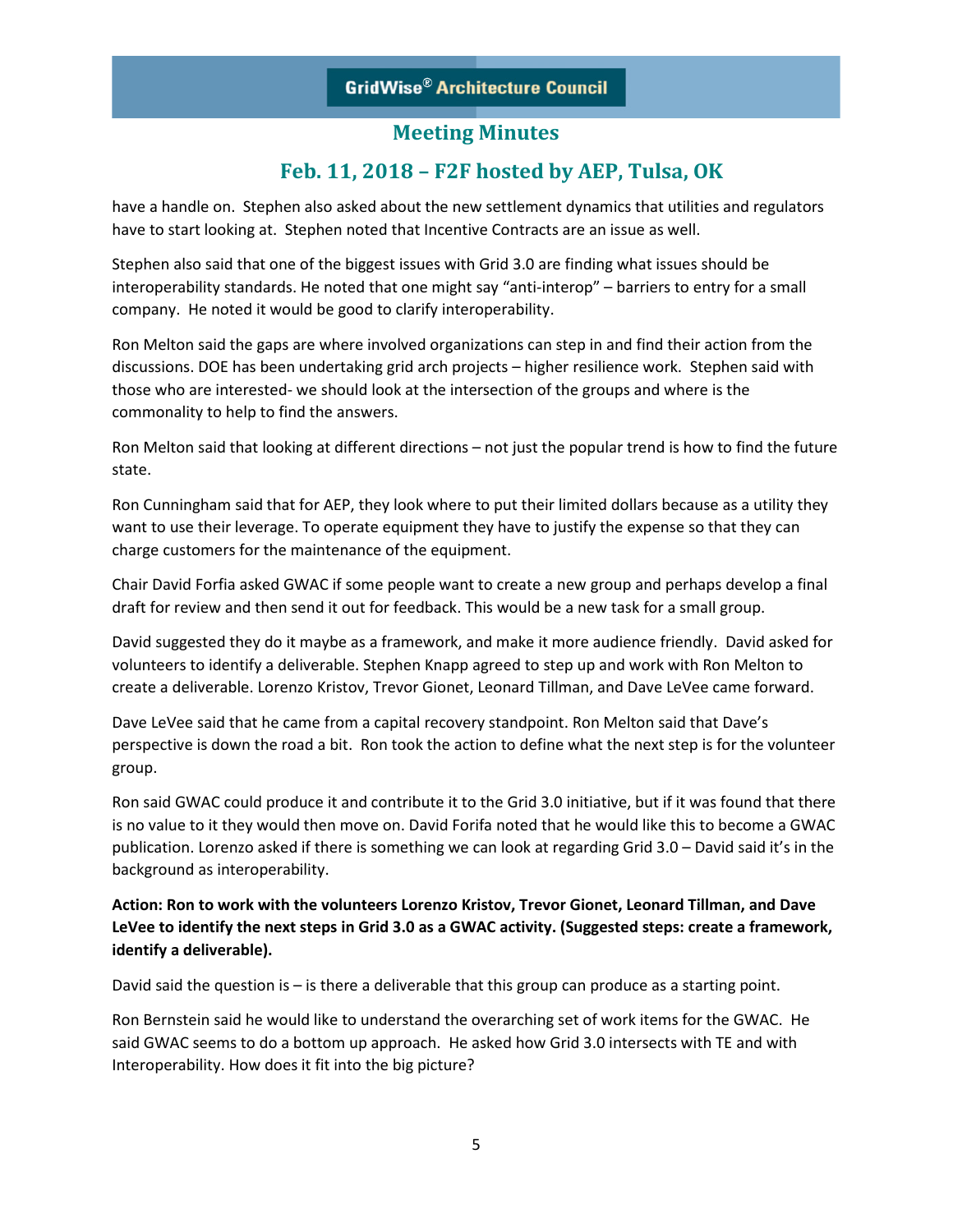## **Feb. 11, 2018 – F2F hosted by AEP, Tulsa, OK**

David Forfia replied that there is the council's work and then there is the work of individual council members for ancillary work. He said that with smaller groups things can get finished more quickly. With items for the whole council there are many reviews and much time needed can be in excess of a year.

Ron Bernstein said it would be nice to have a single slide power point that shows what efforts are underway and in what order of priority.

David Forfia noted that Ken Wacks will present soon in Austin as a representative of the GWAC and that this is good for visibility of the group.

Ron Melton said he understood Ron Bernstein's perspective and the need to prioritize.

Ron Bernstein suggested that such a slide be presented at the beginning of the GWAC meeting on this. Also, it could be on the agenda and then say how the agenda items relate to the GWAC efforts as a whole so that everyone has a good understanding of the direction of the council. For documents in progress we could give a status update and what is still needed.

Ron Melton noted that GWAC efforts are open to all who are interested, not just the GWAC members. Feedback can come from interested participants who have followed the effort.

David gave an example of a request for a paper that came from John Caskey to Mark Knight that after the Grid 3.0 fall workshop in DC. A small group got together and worked on the paper over the holidays to get it done by the deadline.

David Forfia asked Ron Melton what GWAC is expected to support to meet the expectations of the DOE and of Chris Irwin. Ron replied that there is a deliverable for example for the TESC19 noted in a PNNL DOE program. So some GWAC efforts are very formal.

Ron Bernstein asked for more information about this type of thing and Ron Melton noted that he has not informed the council about the DOE deliverables. Everyone fully agreed that this would be important and they would appreciate understanding the commitment expected by the DOE of the GWAC.

**Action Ron Melton: Inform the GWAC about DOE expectations and deliverables for the GWAC**

#### **Liaison Reports**

**Dave Wollman – NIST -** An Executive Order was signed yesterday on Artificial Intelligence, which includes direction to NIST on supporting technology standardization for AI and related activities. (Other agencies included in the executive order, of course, NIST is just one agency mentioned.)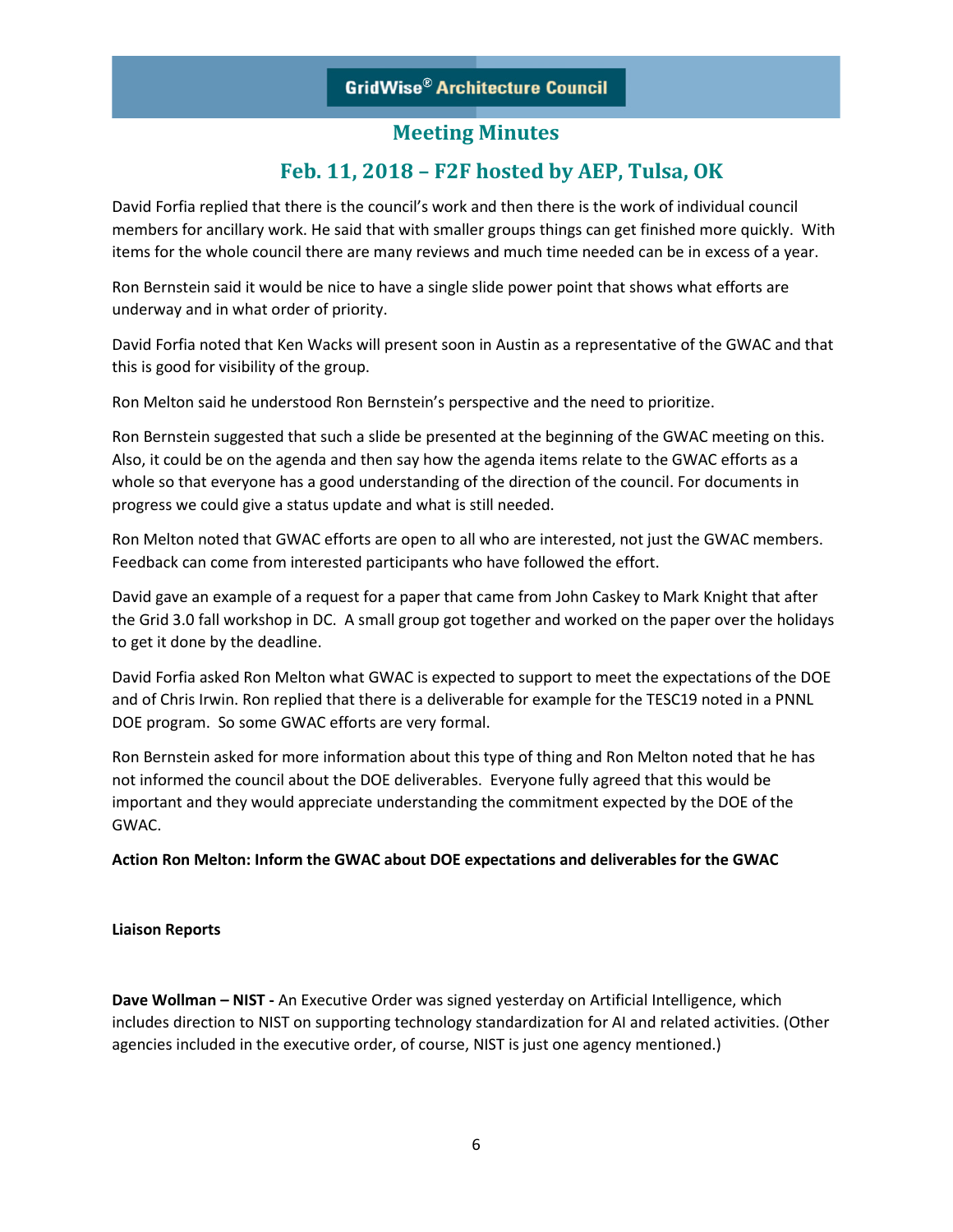## **Feb. 11, 2018 – F2F hosted by AEP, Tulsa, OK**

In addition, the NIST Smart and Secure Cities and Communities Expo has been rescheduled to July 10-12 in Washington, due to the shutdown.

**Ron Bernstein – IOT model –** how to lead to better decision making – 4 tiers – to prepare and present information. Better decision making through AI. This might be a new place for GWAC to definite smart grid with AI.

**Ron Bernstein – ASHRAE and CTA** have new initiatives relating to advancing AI and Machine Learning leveraging control networking using an IOT model. The Focus is on how to lead to better decision making. Also efforts to advance the development of device and equipment profiles utilizing the four tier system architecture defined by ASHRAE. This might be a new place for GWAC to define smart grid with AI and overlap the interoperability.

**Farrokh Rahimi – IEEE:** A reminder of the IEEE ISGT meeting next week. There will be a Demand Response tutorial on Sunday, a Transactive Energy Blockchain panel on Monday, a Resilience workshop on Wednesday and a GWAC panel Wednesday morning with Mark Knight, Ron Melton, Farrokh, Ron

Mark will present on buildings as a resilience hub in the afternoon on another session along with Farrokh, Ron Ambrosio, Gerald Gray and Ron Bernstein.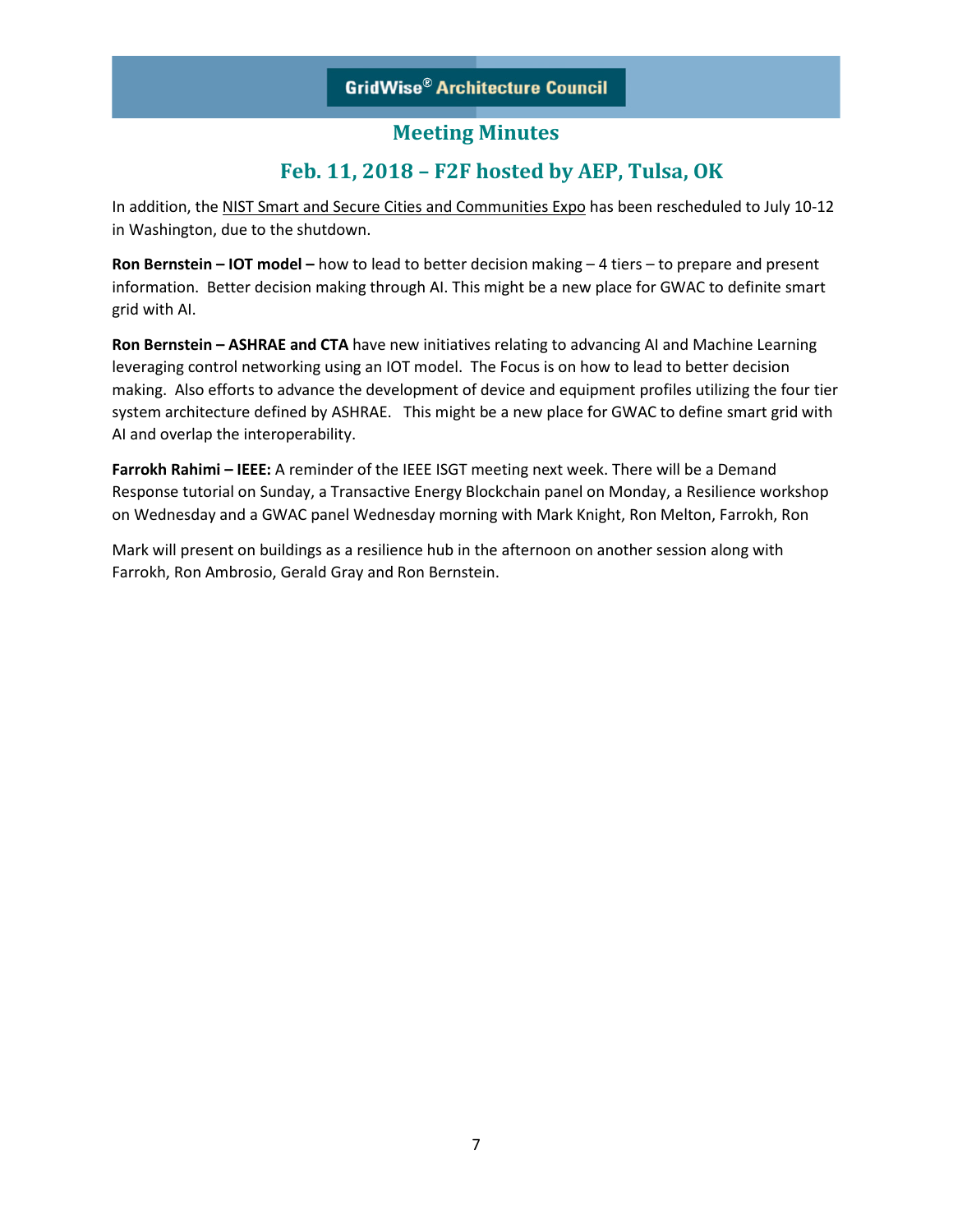## **Meeting Minutes**

## **Feb. 11, 2018 – F2F hosted by AEP, Tulsa, OK**

|                                                                                                                                                                               | Grid Resilience with Growing Deployment of Distributed Energy Resources                                                                                                                                                                                                                                                                                                                                                                                                                                                                                                                                                                                                                                                                                                                                                                                                                                                                                                                                                                                                          |  |  |  |  |  |  |
|-------------------------------------------------------------------------------------------------------------------------------------------------------------------------------|----------------------------------------------------------------------------------------------------------------------------------------------------------------------------------------------------------------------------------------------------------------------------------------------------------------------------------------------------------------------------------------------------------------------------------------------------------------------------------------------------------------------------------------------------------------------------------------------------------------------------------------------------------------------------------------------------------------------------------------------------------------------------------------------------------------------------------------------------------------------------------------------------------------------------------------------------------------------------------------------------------------------------------------------------------------------------------|--|--|--|--|--|--|
| Wednesday, 20 February 2019<br>11:00 AM-12:30 PM<br>Session Chair: Ron Melton,<br><b>PNNL</b><br>ron.melton@pnnl.gov<br><b>Session Chair: Mark Knight,</b><br>Burns&McDonnell | In October 2018 the GridWise® Architecture Council (GWAC) convened a workshop to discuss grid resilience in the presence<br>of growing penetrations of distributed energy resources (DER). This workshop built on work undertaken by the U.S.<br>Department of Energy's Grid Architecture project to develop a reference architecture for a high resilience grid. This panel will<br>provide a recap of the workshop and a roundtable discussion of the key points and results of the workshop by several of<br>those who attended.<br>• 2019ISGT0337, TBA<br>R. MELTON, PNNL<br>• 2019ISGT0338, TBA<br>F. RAHIMI, OATI<br>• 2019ISGT0339, TBA<br>R. AMBROSIO, Utopus Insights<br>• 2019ISGT0340, TBA<br>R. BERNSTEIN, RBCG                                                                                                                                                                                                                                                                                                                                                      |  |  |  |  |  |  |
| <b>Grid Connected Buildings as a Transactive Hub</b>                                                                                                                          |                                                                                                                                                                                                                                                                                                                                                                                                                                                                                                                                                                                                                                                                                                                                                                                                                                                                                                                                                                                                                                                                                  |  |  |  |  |  |  |
| Wednesday, 20 February 2019<br>1:30 PM-3:00 PM<br><b>Session Chair: Farrokh</b><br>Rahimi, OATI<br>Farrokh.Rahimi@oati.net                                                    | Integrating smart buildings and the smart grid using transactive energy as a core component provides building owners,<br>system integrators, and suppliers with a great opportunity to provide enhanced services. As more building products become<br>"grid aware" and "IoT aware" the opportunity to leverage their intelligence and capabilities is growing. More end devices can<br>provide direct impact into the usage and coordination of distributed energy resources. Connecting these typically disparate<br>systems into a common infrastructure using open interoperable concepts will provide greater costs savings, energy reliability<br>and resilience, and easier management. This panel session will feature subject matter experts presenting these core concepts<br>along with practical use cases and illustrative examples.<br>. 2019ISGT0254, Evolution of Grid Modernization and Associated Challenges/Opportunities<br>R. AMBROSIO, Utopus Insights<br>. 2019ISGT0256, Using Transactive Energy/Markets to Integrate DER<br>M. KNIGHT, Burns & McDonnell |  |  |  |  |  |  |
|                                                                                                                                                                               | . 2019ISGT0290, How Buildings Can Play a Central Role As Transactive Hubs,<br>G. GRAY, EPRI<br>• 2019ISGT0296, Evolution of Smart Buildings and Grid Edge Technologies<br>R. BERNSTEIN, RBCG                                                                                                                                                                                                                                                                                                                                                                                                                                                                                                                                                                                                                                                                                                                                                                                                                                                                                     |  |  |  |  |  |  |

**Ron Melton** told the group that he will become the chair of IEEE PES Smart Buildings, Loads and Customer Systems Committee – he is not sure what is needed but he will involve GWAC with the efforts. He also noted that GWAC members lead other SEPA working groups including Architecture (himself), TE (Mark Knight), Cyber (NIST) Certification (Cuong Nguyen, NIST).

**Stuart McCafferty** – Toni Giroti came up with an Energy Blockchain Consortium, EBC certification and training to be block chain certified. The first training session was at DistribuTech earlier this month. There were 40 to 50 people in the training. It was well done. They are establishing use cases and work groups. They followed the organizational structure of SGIP. Stuart was a trainer for it. He is a member of EBC.

**James Mater** – suggested to add Open ADR to the meeting list – they are starting services in open ADR to standardize it. This might be a significant protocol to incorporate transactive energy.

#### **Action: Ron M will add open ADR to the list with James Mater as the liaison.**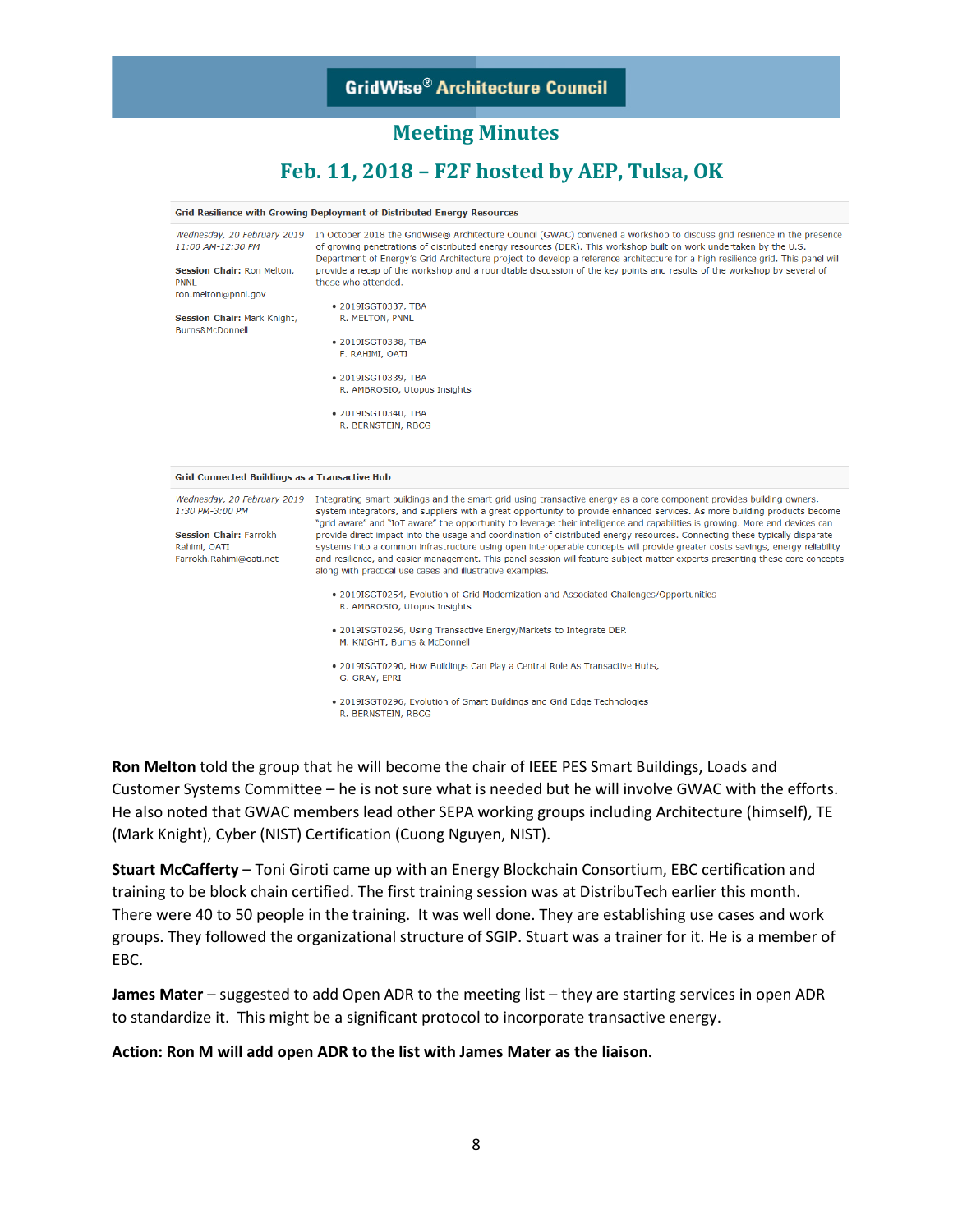## **Meeting Minutes**

## **Feb. 11, 2018 – F2F hosted by AEP, Tulsa, OK**

Dave LeVee said that Chris Villarreal is at an NARUC meeting this week.

Dave suggested that Open FMB might be another group to keep an eye on.

James Mater suggested that UCA might be another one – they have activities with CIMS.

Ron Melton talked more about CIM in light of what he has learned from the ADMS project at PNNL – the ISO/IEC problem with CIM. There are several tools being developed in the CIM users group. Many of these tools are open source, but not all. Ron noted that ISO/IEC has claimed some of the tools and wanting to license them to people. This will create a huge battle in the CIM community.

David Wollman noted that IEC owns published docs related to the CIM. He noted that if CIM is used through the UML model, different vendors take turns. IEC wants to claim this also. He said that he was speaking as the board of UCA and noted that this can be a real problem.

Ron Melton answered several people about the changes to the GWAC Liaison list and said that it can be dynamic to allow intermittent reporting of groups such as Open FMB, CIM, UCA and ADR.

Dave Wollman said that he missed a demo at DistribuTech on adopting open FMB, and peer to peer communications testing, there was a wireless demo (presented by Stuart LaVal, Duke). He said it was very well received. If anyone else attended it he would be interested in hearing more about it.

#### **White Papers –**

Ron Melton told everyone that he is trying to come up to speed on the two GWAC white papers.

One of them is a smart buildings as transactive hubs white paper. Mark Knight, Ron Cunningham, Gerald Gray, Ken Wacks, Robert Burke, Joe Hagerman and Ron Bernstein have contributed to it. Ron asked if there are any others are contributing to it, please let him know.

Ron Bernstein said that he knows more about this paper. He said that Mark Knight was trying to pull the effort together. Ron Bernstein noted that the last call was in October or November. A new leader is needed. Joe Burke was going to be actively involved with it. Ron Bernstein said that Ron Melton, himself and Joe Hagerman should discuss it further and maybe Mark Knight. Then they can set a completion date and next steps.

### **Action Ron to set a meeting with Ron Bernstein and Joe Hagerman on the smart buildings as transactive hubs white paper.**

Farrokh Rahimi said that this paper is in line with a panel he has organized next week at ISGT with Gerald Gray, Ron Bernstein, Mark Knight and Joe Hagerman.

Ron Bernstein also noted that GWAC presented on this topic at the ASHRAE/AHR expo last month.

Ron Melton said that Tanya should be involved and she said that she agreed.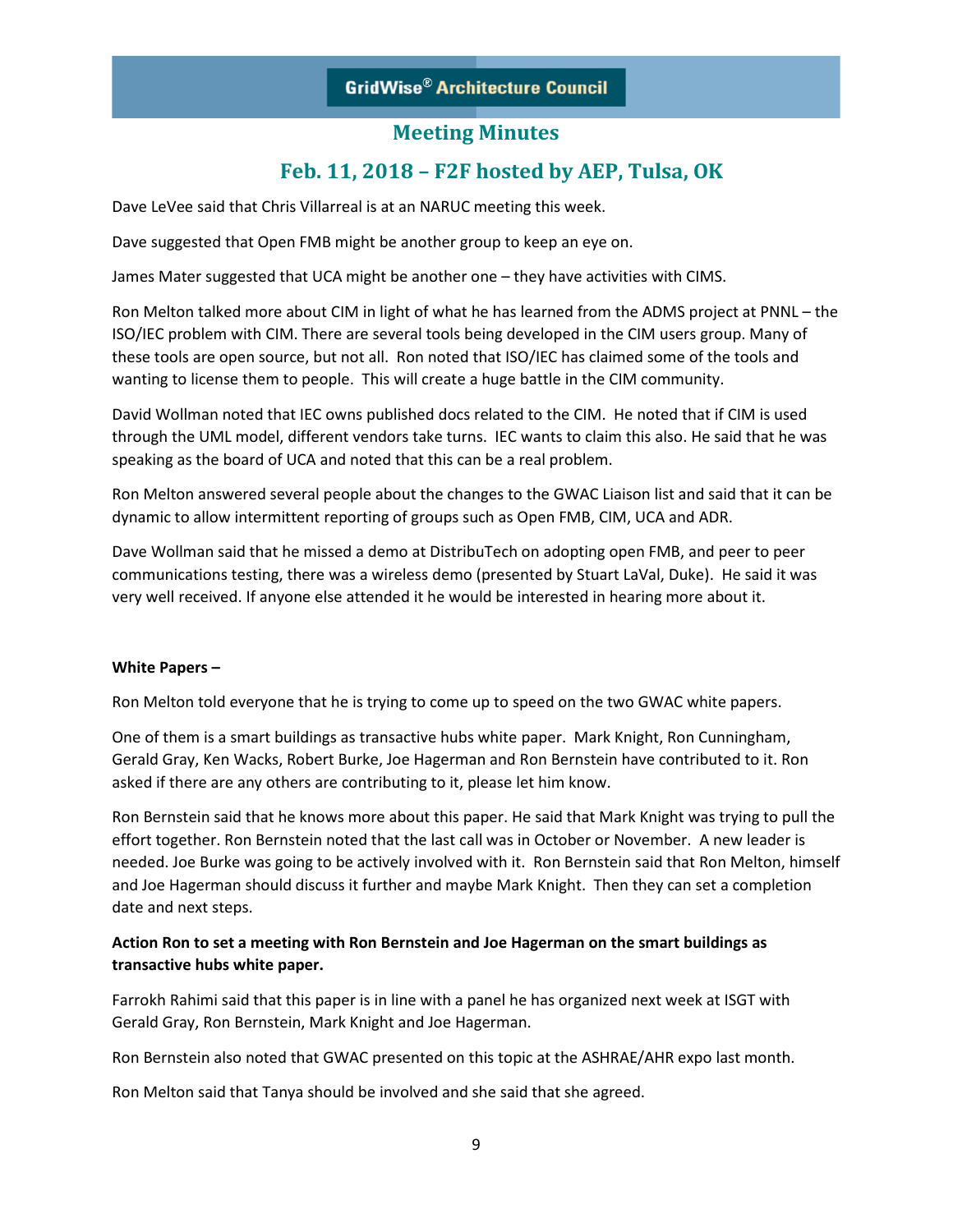## **Feb. 11, 2018 – F2F hosted by AEP, Tulsa, OK**

Ron Bernstein said that the paper is very loosely coupled to smart buildings and transactive hubs but is more smart buildings and smart grid. The building was talked about as the point of interaction but no discussion of interoperability or meters. He noted that there is still a lot of room to define a smart building as a transactive hub. With the hub being the focal point – the question is will it be an IOT server, open ADR server, Alexa, Google Play or what?

Ron Ambrosio asked if this was discussed last month. Ron Melton said there was an email sent out about it.

Tanya noted that she and Lorenzo Kristov have been developing a workshop for TESC19 along the lines of this topic, but the discussion is not highly technical.

### **The other white paper**

Stephen Knapp, Rahul Bahadur and others are listed on Mark Knight's notes to Ron Melton for this paper. Rahul said they now have the  $4<sup>th</sup>$  version of the paper almost complete. The next step has been delayed but the paper's title is *"Economic, resilience, and reliability of TE systems.*" Rahul will follow up with everyone on the committee. They should have something ready soon for review by the council – it should be ready by mid-March for review. Once the next set of edits is complete it can be put on the GWAC Sharepoint as a draft.

Farrokh Rahimi would like to find out more about the direction of this paper. Ron Melton said he thought this paper is coordinated with the PNNL Valuation work on Resilience. Farrokh said he thought so too and that Mark Knight had listed 6 or 7 related use cases. Rahul said that the use cases referred to the TES white paper from 2016 where use cases were used with valuations.

Ron Melton said he was referring to a PNNL TE project effort on valuation being conducted by Trevor Hardy. He said that he was happy to hear how far this paper has progressed.

Ron Bernstein asked about the Interoperability Maturity Model, IMM paper. Ron Melton said it is a document (more than a white paper). It was written for a specific purpose on a PNNL GMLC project.

Ron Melton said the white papers might be a genesis for a document. White papers are typically specifically focused and shorter than a document would be.

Rahul Bahadur said that Valuing Control is a broad paper – and in the future it can be followed up with more detail of the economics side and the resilience side.

Dave Wollman asked how does TE contribute to resilience. Is it through controls and response? This may not be captured in the paper yet. He said that he thought the team is still working on the abstract of the paper.

Ron Cunningham asked if TE contributes to resilience, and he asked how are we are going to leverage long term assets?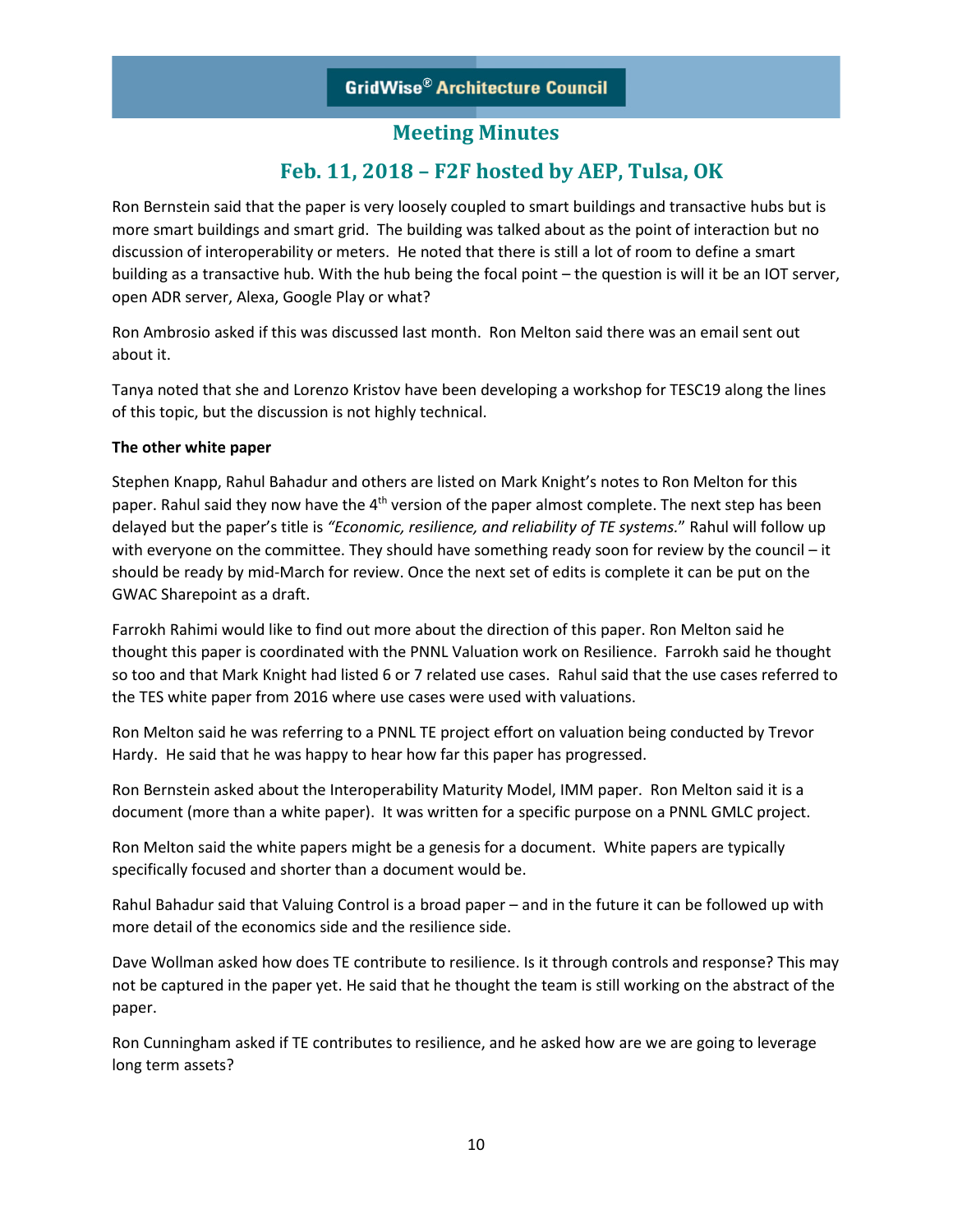## **Feb. 11, 2018 – F2F hosted by AEP, Tulsa, OK**

Rahul Bahadur, in reply to Dave Wollman, said the paper has moved beyond the abstract. They are not taking each topic and making a definition for each one but they are defining a resilient and reliable grid and the economic factors. This will lead to more detailed papers later on.

Ron Melton noted that it is 5 minutes until the lunch speaker in Tulsa. He noted that he and Farrokh Rahimi will go offline to take an ISGT coordination call. Then after that will be a TESC19 call at 1:00pm and he will rejoin and lead that discussion. Ellen Anderson of the University of Minnesota and Roseanne Jones of IEEE will join the call.

### **TESC19 Planning Call with IEEE and U MN**

Roseanne with IEEE let Ron Bernstein, David Forfia and Ron Melton know that there is a contract ready to be signed and once it is then a deposit will be made into the conference account.

She has approved a down payment for the food and beverage contract.

Ron Melton asked Roseanne about the conference registrar selection – they went with dot.com and have their statement of work. It is being reviewed by IEEE.

Regarding MCE (management conference services) – two proposals are being reviewed and she will get this back to Ron and David soon.

Ron Melton asked about paper format required by IEEE; so far he has advised people to use the two column IEEE format with a 5 page limit.

Roseanne said she will double check but she thinks it is a 5 page limit. Since the plan is not to print the maybe the page limit should not be a restriction. Roseanne will check on this and get back to Ron.

Ron Bernstein noted that he and David Forfia now have access to the bank account and debit card. Ron has set up Quick Books to manage it. Roseanne noted to him that the payment has not yet gone out for the McNamara Room at U MN but once the contract is approved she will do it. Her plan is to pay directly to U MN and it will hit the general ledger. Ron Bernstein will ask her later how to account for it since it is not coming out of the conference bank account.

Farrokh Rahimi asked about conference registration. Ron Melton said it's not on his agenda but he would like it to be included.

Roseanne will check her previous notes with Mark about IEEE Explorer – Ron Melton thought he had heard that the papers would not be posted there. Roseanne said in that case they will be posted in the PES resource center she thought and she will get back to Ron Melton about this.

Ron Bernstein asked if he could record the talks and post them on his company site. He also was wanting to know if he could post the slides or a link to the slides. Ron Melton asked Roseanne about this. She thought that there would need to be paperwork signed that presenters know that they are being recorded. Ron Bernstein noted that it is for audio only. Ron Bernstein told Roseanne that we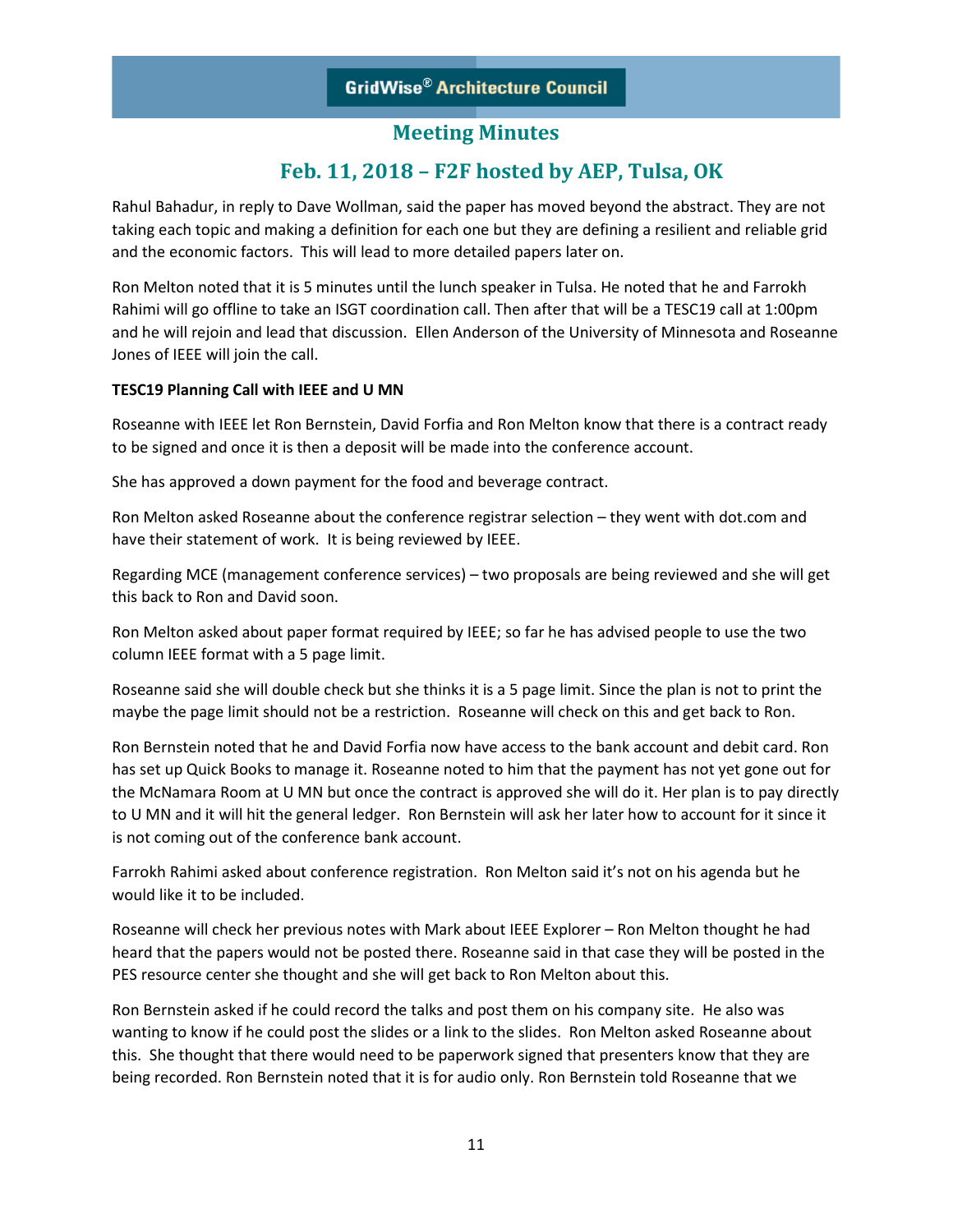# **Feb. 11, 2018 – F2F hosted by AEP, Tulsa, OK**

would like to have the slides and the audio located together. Roseanne will check into this and get back to Ron Bernstein.

Ron Melton asked Roseanne if the papers will be available for the general public. She said they maybe free for a short period of time, and free to PES members, but others might have to pay to see them. She will get back to Ron Melton on this.

Ron Melton asked about the budget. Ron Bernstein said that there is a list of registration fees at different levels. Ron Bernstein said that he was not sure if GWAC members get a discount or waived registration fees. Roseanne said that usually there is a limit of how many comped registrations there can be.

James Mater said that normally we ask all GWAC members to pay their registration. Ron Melton said it would be different now with IEEE, or maybe the organizing committee could get comp registration.

Roseanne said that presenters could be given a discount but that would be up to the organizers. She said PES speakers do not get a discount. She said if someone comes in just to give a keynote address and then leave, they would not be charged for registration.

Ron Bernstein said that he doesn't have all the Portland budget information from past conferences.

Tanya asked if that could be put on the Sharepoint site. She said that she and Lorenzo might want to look at past sponsorship. She asked if sponsors would then get a discount on registrations. Could sponsorships and registrations could be packaged together.

Ron Melton noted that in the past a few registrations were included for sponsorship. But he cautioned that we need to be sure that we can meet the budget for this meeting. IEEE has approved the budget as is so changes could be problematic.

Roseanne said that Maureen Dalton is the IEEE Marketing Manager and she puts together sponsorship packages for IEEE; she will be invited to then next meeting and she may have some materials for us.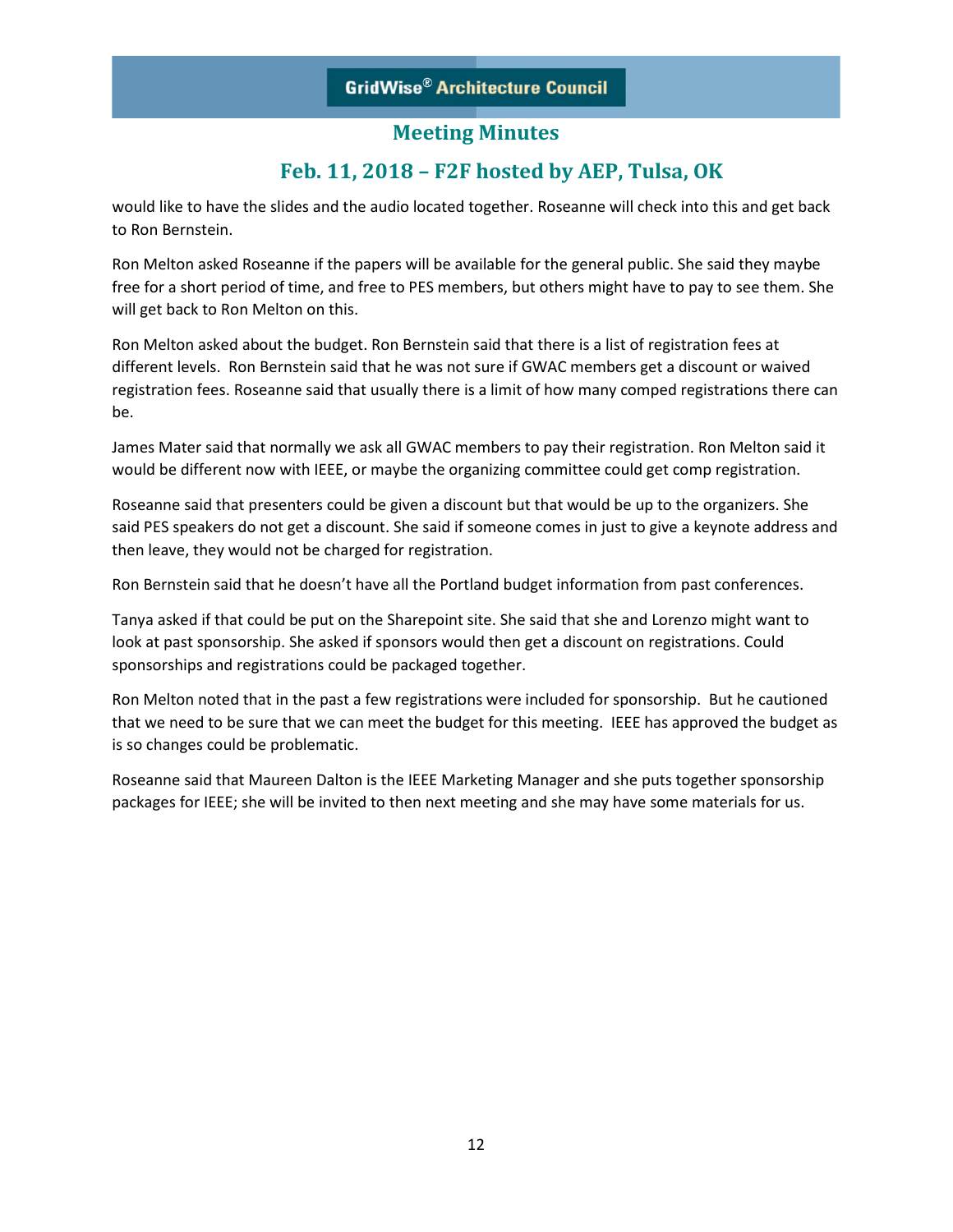# **Feb. 11, 2018 – F2F hosted by AEP, Tulsa, OK**

|    | R<br>$\mathbf{A}$                                      | C             | b                           |                                                       | F | G | н |                               |                    |    | K                  |                   | M | N                                                             |    | $\circ$       |
|----|--------------------------------------------------------|---------------|-----------------------------|-------------------------------------------------------|---|---|---|-------------------------------|--------------------|----|--------------------|-------------------|---|---------------------------------------------------------------|----|---------------|
|    | <b>REVENUE</b>                                         |               |                             |                                                       |   |   |   |                               | <b>EXPENSE</b>     |    |                    |                   |   |                                                               |    |               |
|    | <b>Registration Fees</b>                               | \$120,550.00  |                             |                                                       |   |   |   | Management Services           |                    |    |                    |                   |   | 10,000.00 estimate (placeholder for unforseen admin expenses) |    |               |
|    | Conference sponsors (top tier \$5000)                  | \$10,000,00   |                             |                                                       |   |   |   | <b>Registration Expense</b>   |                    |    | 12,000.00 estimate |                   |   |                                                               |    |               |
|    | Conference Sponsors (lower tier \$2500)                | 10,000.00     |                             |                                                       |   |   |   | Promotion                     |                    |    |                    | 2,000.00 estimate |   |                                                               |    |               |
|    | Table tops for exhibitors (10 @ \$250)                 | 2,500.00      |                             |                                                       |   |   |   | Conf. Program Print           |                    |    |                    | 1,000.00 estimate |   |                                                               |    |               |
| 6  | Day 1 coffee breaks (3 @ \$10 x attendees)             | s.            |                             | 1,200.00 early, mid morning, and early afternoon      |   |   |   | Day 1 coffee breaks           |                    | s  | 1,200.00           |                   |   |                                                               |    |               |
|    | Day 2 and Day 3 coffee breaks (4 @ \$10 x attendees)   | s.            |                             | 16,800.00 breakfast, morning, lunch, mid afternoon    |   |   |   | Day 2 and Day 3 coffee b S    |                    |    | 16,800.00          |                   |   |                                                               |    |               |
|    | Continental breakfast on Days 2 and 3 (\$30 ea)        | \$12,600.00   |                             |                                                       |   |   |   | Continental breakfast         |                    |    | 12,600.00          |                   |   |                                                               |    |               |
| 9  | Lunch on own (not provided)                            | s             |                             |                                                       |   |   |   | Lunch.                        |                    | s  |                    |                   |   |                                                               |    |               |
|    | 10 Poster session plus social (\$30 per head)          | s             | 6,300.00 day 2 evening      |                                                       |   |   |   | Poster session plus social \$ |                    |    | 6,300.00           |                   |   |                                                               |    |               |
|    | 11 Tutorial                                            | s             |                             | 8,250.00 (40% of tutorial revenue goes to presenters) |   |   |   | Tutorials                     |                    | ¢  | 3,300.00           |                   |   |                                                               |    |               |
|    | 12 Total Conf. Revenue                                 | \$179,950.00  |                             |                                                       |   |   |   | Exhibits/Vendors              |                    |    |                    |                   |   |                                                               |    |               |
|    | 13 IEEE PES Goal (Expenses plus 20%)                   | \$ 142,550.00 |                             |                                                       |   |   |   | Rooms and A/V                 |                    | s  | 43,600.00          |                   |   |                                                               |    |               |
| 14 |                                                        |               |                             |                                                       |   |   |   | Administration                |                    | s  | 5,000.00           |                   |   | (placeholder for UMN charges and A/V variation)               |    |               |
| 15 | <b>REGISTRATION FEES</b>                               |               |                             |                                                       |   |   |   | Photographer                  |                    |    |                    | 5,000.00 estimate |   |                                                               |    |               |
| 16 | Non Members, members and Society Members               |               |                             |                                                       |   |   |   | <b>Total Conf Expense</b>     |                    | s  | 118,800.00         |                   |   |                                                               |    |               |
| 17 |                                                        | Quantity      | FEE                         | Budget                                                |   |   |   | <b>PES Target Profit</b>      |                    | s  | 23,760.00          |                   |   |                                                               |    |               |
|    | 18 In Advance                                          |               |                             |                                                       |   |   |   |                               |                    |    |                    |                   |   |                                                               |    |               |
|    | 19 IFFE PES Member - Full Conference                   | 70 S          | 475.00                      | 33,250.00<br>-S                                       |   |   |   |                               | <b>Best Case</b>   |    |                    |                   |   | <b>Sponsorship Goals</b>                                      |    |               |
|    | 20 IEEE Member (Other than IEEE PES) - Full Conference | 40 S          | 550.00                      | 22,000.00<br>- 5                                      |   |   |   | Expense                       |                    | s. | 106,920.00         |                   |   | Day 1 coffee break 1                                          | S. | 400.00        |
| 21 | Non-IEEE Member - Full Conference                      | 40 S          | 710.00 S                    | 28,400.00                                             |   |   |   | Revenue                       |                    | s  | 179,950.00         |                   |   | Day 1 coffee break 2                                          |    | 400.00        |
|    | 22 IEEE PES Student Member - Full Conference           |               | 5S<br>225.00 \$             | 1.125.00                                              |   |   |   |                               |                    | Ŝ. | 73,030.00          |                   |   | Day 1 coffee break 3                                          |    | 400.00        |
|    | 23 IEEE Student Member - Full Conference               |               | 300.00 \$<br>5S             | 1,500.00                                              |   |   |   |                               |                    |    |                    |                   |   | Day 2 coffee break 1                                          |    | 52,100,00     |
|    | 24 IEEE Life Member - Full Conference                  |               | 400.00 S<br>5S              | 2,000.00                                              |   |   |   |                               | <b>Worst Case</b>  |    |                    |                   |   | Day 2 coffee break 2                                          |    | $S$ 2.100.00  |
|    | 25 State and Federal Gov't Employee                    |               | 5 <sup>5</sup><br>475.00 \$ | 2,375.00                                              |   |   |   | Expense                       |                    | s. | 130,680.00         |                   |   | Day 2 coffee break 3                                          |    | \$2,100.00    |
|    | 26 IEEE PES Society Member - One Day                   |               | 180.00 \$                   |                                                       |   |   |   | Revenue                       |                    |    | 143,960.00         |                   |   | Day 2 coffee break 4                                          |    | \$2,100.00    |
|    | 27 IEEE Member - One Day*                              |               | 255.00 \$                   | $\sim$                                                |   |   |   |                               |                    |    | 13,280.00          |                   |   | Day 3 coffee break 1                                          |    | \$2,100.00    |
|    | 28 Non-IEEE Member - One Day                           |               | 420.00 \$                   | $\sim$                                                |   |   |   |                               |                    |    |                    |                   |   | Day 3 coffee break 2                                          |    | $S$ 2,100.00  |
|    | 29 IEEE PES Student Member - One Day                   |               | 75.00 \$                    |                                                       |   |   |   |                               |                    |    |                    |                   |   | Day 3 coffee break 3                                          |    | 52,100,00     |
|    | 30 IEEE Student Member - One Day                       |               | 300.00 S                    |                                                       |   |   |   |                               | <b>Assumptions</b> |    |                    |                   |   | Day 3 coffee break 4                                          |    | 5.2.100.00    |
|    | 31 IEEE Life Member - One Day                          |               | 150.00 \$                   |                                                       |   |   |   | Cup of coffee                 |                    |    | 10.00              |                   |   | Table tops for exhibitors                                     |    | \$2,500.00    |
|    | 32 State and Federal Gov't Employee - One Day          |               | 180.00 \$                   |                                                       |   |   |   | Table for exhibitor           |                    |    | 250,00             |                   |   | Continental breakfast Day 2                                   |    | \$6,300.00    |
|    | 33 Tutorial - Half Day                                 | 30S           | 195.00 \$                   | 5,850.00                                              |   |   |   | Breakfast per head            |                    |    | 30.00              |                   |   | Continental breakfast Day 3                                   |    | 5, 6, 300, 00 |
|    | Overview (2)                                           |               |                             |                                                       |   |   |   | $\cdots$                      |                    |    |                    |                   |   |                                                               |    |               |

Actions from the last meeting:

Ellen was to check with Kim Long, U MN Logistics – she hasn't gotten an answer from her yet.

Ellen asked Ron if he could tell her what the meeting support person would do and what he is looking for it would help her. Ron said that he doesn't have a list of duties yet. Roseanne will get something from the MCE that might help. Ron Melton said that local logistics support person might be to field questions that come up during the conference and possibly other duties.

Ellen has not talked to her technical contacts. She asked what they what they would be asked to do. Ron said that would be up to her. He thought if there was a Science and Engineering person who wanted to help with the technical content and technical committees that could be beneficial.

Ron has started to reach out to local industries in the Minneapolis area. He said that U MN technical staff might be able to help get sponsorship. He said that the budget shows different levels of sponsorship.

Ellen will talk with some department contacts about all of this and get back to Ron.

As Chair of Publications Farrokh Rahimi suggested they decide if there will be papers and talks or just papers, or posters; this position will help gather submissions and down select. Roseanne will get some information back to the committee.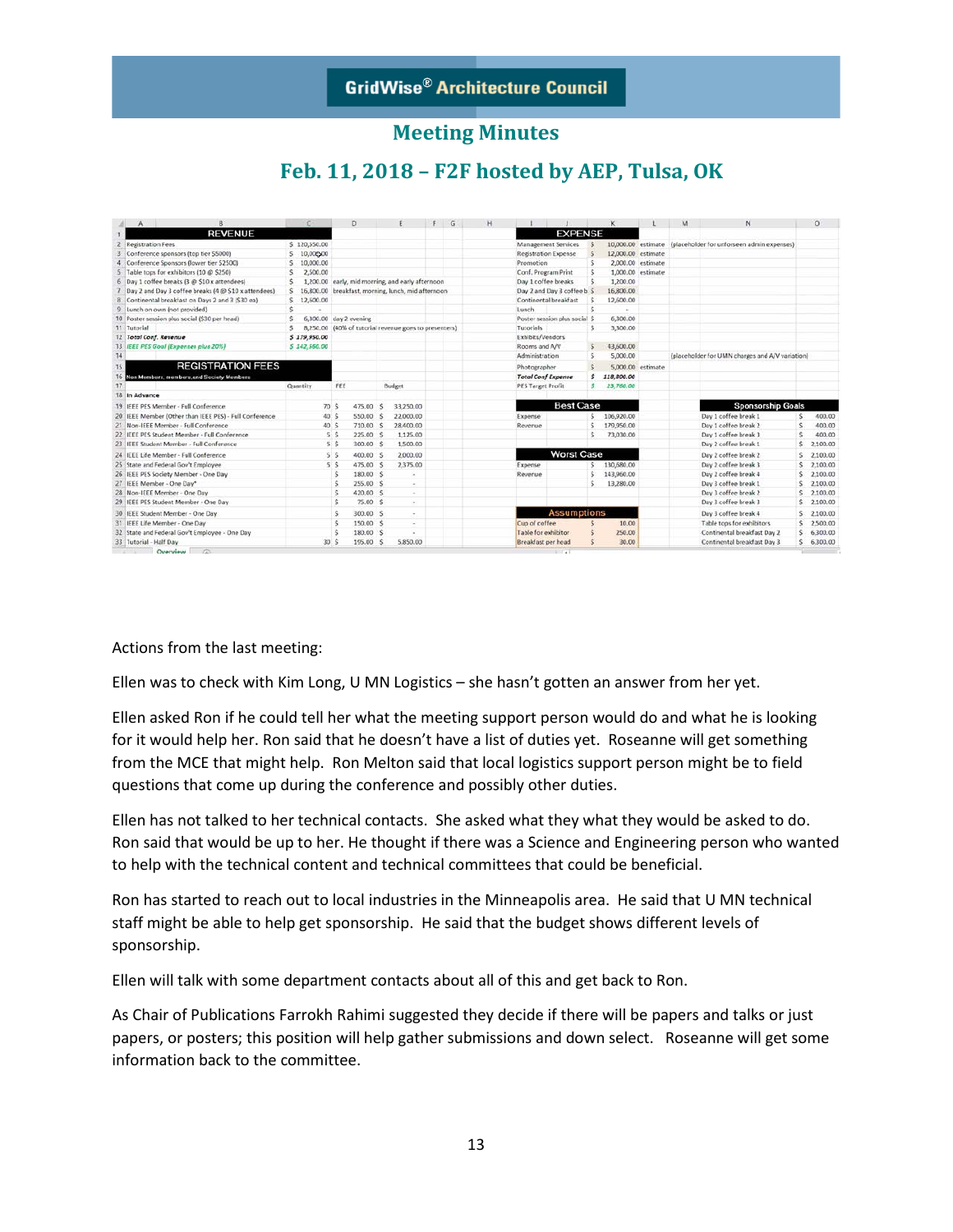## **Feb. 11, 2018 – F2F hosted by AEP, Tulsa, OK**

Ron Melton noted that the theme of the conference is "TES in a Participatory Grid – a Framework for the Future," is the theme of the conference.

Ron reviewed the agenda outline draft that he created. These details are not in conference proposal.

Ron noted that there are two parallel tutorials planned. Registration is open for all 3 days – Monday, Tuesday, and Wednesday. Tutorials are separate from the rest of the conference.

Roseanne thought that people would be able to sign up the day of the conference. There will be someone on sight who can take credit card payments for tutorial registration. This information was appreciated by the GWAC.

Ron went over his draft conference outline which is based on the Portland event. There are some options shown for Day 2.

Farrokh asked if there would be a paper session or if they could be shown as posters? He said that one hour would not be enough for a paper session. Farrokh also noted that on Day 2 by the end of the day some people will be leaving which might upset authors.

Ron Melton asked if a plenary session is needed on Day 2. It was also noted that on Day 1 the plenary session would need more than 30 minutes.

Doug Houseman asked what topics would be highlighted in this conference and said that this might help us know how much time is needed. Ron Melton said the topics of the panels would lead into the workshops. He said this format has given us good feedback in the past. People have appreciated the ability to contribute toward the topical areas from the panels. Ron noted that this format was handled differently in Boston.

The GWAC foundational session will likely be focused on the TE Framework and the white papers.

Farrokh Rahimi said that he would like to see a plenary speaker on day 2.

Transactive Energy Systems in a Participatory  $\odot$ Grid - A Framework for the Future

- Tracks (normal GWAC plus some variation incl resilience)
	- Regulatory and Policy (1)
	- Business Models and Value Realization (1)
	- System Design and Architecture (1)
	- Physical & Cyber Technologies and Infrastructure (1)
	- $-$  Resilience (1)
	- Visions for Participation (1)

Tutorials proposed were reviewed, from Ron's slide, above.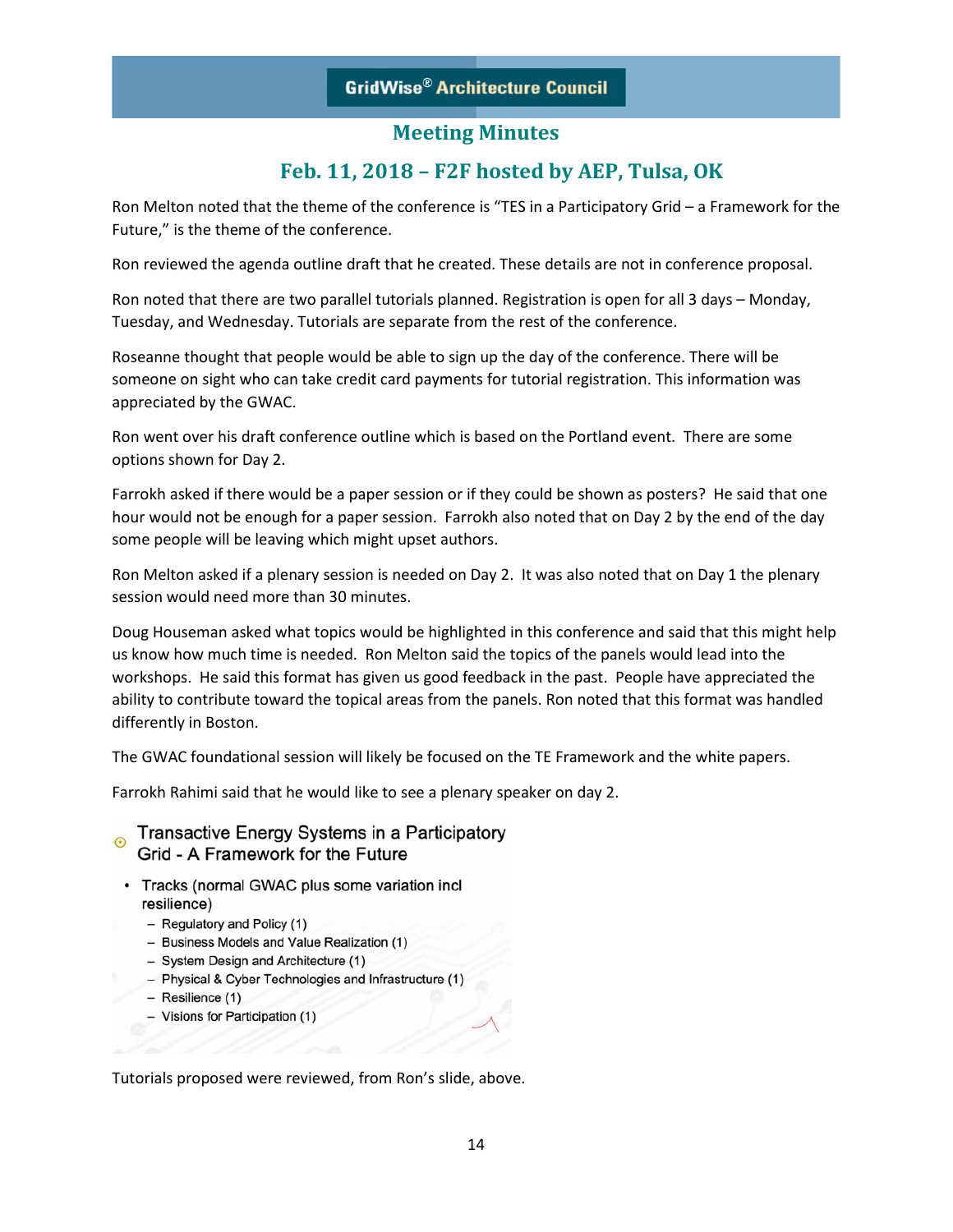## **Meeting Minutes**

## **Feb. 11, 2018 – F2F hosted by AEP, Tulsa, OK**

Ron Melton thought that the area that Tanya and Lorenzo's tutorial might align with is "Visions for Participation" and Tanya agreed.

Ron Melton said that additional fine tuning for morning sessions on the first day are needed.

Farrokh Rahimi is the technical program chair will work offline with Ron on the technical details.

Ron Melton said would work also with Ron Bernstein on TE 101, which would expand a bit from the one done in Boston.

Ron Melton suggested that PNNL Valuation methodology could be one tutorial and PNNL staff could do it. This might be in lieu of a blockchain tutorial.

James Mater suggested that LO3 could do a blockchain tutorial. Tanya suggested Paul Heitmann as a speaker. Ron Melton had concerns that it might become a sales pitch. Leonard Tillman said it should be presented fairly generic to be valued. James said maybe something that ties Blockchain to TE would be good. David Forfia noted that Ward Camp would be at the meeting tomorrow and might have some ideas for it.

Gerald Gray has EPRI work on block chain that he proposed to use for this tutorial. Ron noted that it would be a lot for him to cover the whole four hours.

David Wollman sent the link to a recent NIST publication on blockchain (in manufacturing context) <https://nvlpubs.nist.gov/nistpubs/ams/NIST.AMS.300-6.pdf>

Toni Giroti asked what GWAC would want to do on Blockchain. Ron Melton said that by bringing it up in this conference is to put some water on the hype and extraordinary claims about block chain and show how it's separate from TE. Ron said he would probably list TE and Blockchain in that order. He has talked with Gerald Gray on this as a way to inform people and to counter some of the hype. He said if people took TE 101 before this one it would be helpful.

Tanya said that Richard Shandross had given a very even handed presentation at another IEEE conference. She suggested getting him to be a presenter.

Ron Melton noted the considerable interest in the Blockchain tutorial and said that he would like to get this interest back when Gerald Gray is on the call and then continue this discussion.